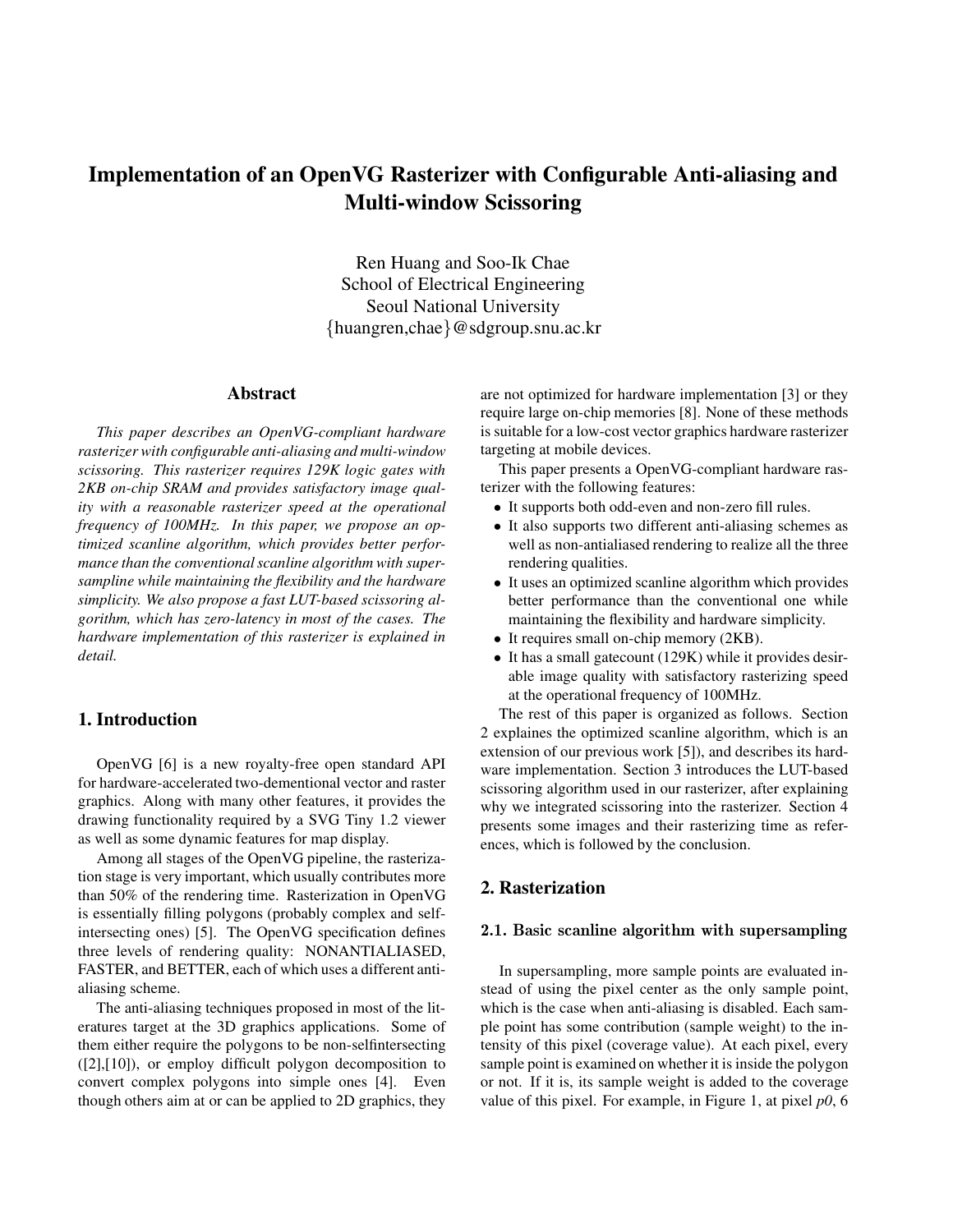out of 8 sample points (denoted as black dots) are inside the polygon, so the coverage of this pixel is 6/8 if each sample point has an equal weight of 1/8.



**Figure 1. Illustration of supersampling.**

To determine whether a sample point is inside the polygon or not, we draw a ray (conceptually) from this point to the left horizontally, and check all edges crossing this ray. Its winding count, which is initially zero, is increased by 1 if the direction of a crossing edge is upward, and decreased by 1 if downward. The odd-even rule says that a point is inside the polygon if its winding count is odd, while the non-zero rule reaches the same conclusion if it is not zero. Figure 2 illustrates the difference between these two fill rules when they are applied to a pentacle-shape polygon. OpenVG supports both odd-even and non-zero rules.



**Figure 2. Illustration of two fill rules.**

The sample pattern determines the number of sample points within one pixel and their positions. The N-Queens sample pattern used in this accelerator uses an  $N \times N$  sample grid within a pixel and each sample point is placed such that no other sample point occupies the same row, column, or diagonal of the grid [7], as shown in Figure 1(8-Queens) and Figure 4(4-Queens). A weighting function  $W(x_d, y_d)$ is used to determine the sample weight of each sample point, where  $x_d$  and  $y_d$  are the distances of this sample point from the pixel center along the x and y axes, respectively. Such weighting function is also called as a reconstruction filter in OpenVG specification. Two kinds of reconstruction filter are used in our rasterizer: box filter  $(W(x_d, y_d) = 1)$ and Gaussian  $\frac{1}{2}$  filter (*W*(*x<sub>d</sub>*, *y<sub>d</sub>*) = 2<sup>*-*4(*x*<sup>2</sup><sub>*d*</sub>+*y*<sup>2</sup><sub>*d*</sub>)</sub>). The box</sup> filter has an effective support radius (filter radius) of 0.5, which covers only one pixel; while the filter radius of Gaussian  $\frac{1}{2}$  filter is 1.5, which covers 9 pixels, so the coverage calculation of a pixel should take the sample points in the neighboring pixels into consideration. Therefore, a Gaussian  $\frac{1}{2}$  filter usually results in a lower rasterizing speed and a better image quality with smoother edges than a box filter does. The comparison of the resulting image quality and rasterizing speed of these two filters is given in Section 4.

#### **2.2. Denotations**

Before introducing our optimized scanline algorithm, some denotations and terminologies are introduced to facilitate its description.

- Active edge: an edge intersecting or totally lying inside the vertical sample range (e.g. AE1–AE4 in Figure 4).
- *minx, maxx:as* Figure 3 shows, the line on which an active edge lies has two intersections with the reconstruction filter; the *minx* (*maxx*) denotes the xcoordinate values of the left (right) intersections.
- *pcx*: the x-coordinate value of center of pixel *p*..
- *pp<sub>cx</sub>*: the x-coordinate value of center of the pixel that precedes *p*.



#### **Figure 3. Illustration of the denotations.**

## **2.3. Data structure**

The data structure of an active edge in our algorithm includes the following items:

- 1) *AEy*0: y-coordinate of the lower vertex.
- 2) *AEy*1: y-coordinate of the upper vertex.
- 3) *AEx*0: x-coordinate of the lower vertex.
- 4) *AEminx*: (*minx* filter radius).
- 5) *AEmaxx*: (*maxx* + filter radius).
- 6) *AEdy*: (*AEy*1 − *AEy*0).
- 7) *AEdx*: (*AEx*1 − *AEx*0), where *AEx*1 is the xcoordinate of the upper vertex.
- 8) *AEdirection*: indicates whether this edge is upward or downward.

While the necessary data structure to represent an active edge is {*AEx*0*, AEy*0*, AEx*1*, AEy*1}, the one used in our algorithm occupies 8 words, which is twice the size of the basic one. However, this structure enables us to avoid a lot of vain computations and memory accesses as discussed in Section 2.4 and Section 2.5, which speeds up the rasterization substantially.

## **2.4. Optimized algorithm**

Though the basic scanline algorithm is easy to implement, it requires checking every sample point against every edge, which is too costly to be practical. Some observations help us optimize the algorithm, as introduced below.

*Observation I.* For all piexels on a certain scanline, only the active edges can affect their coverage values.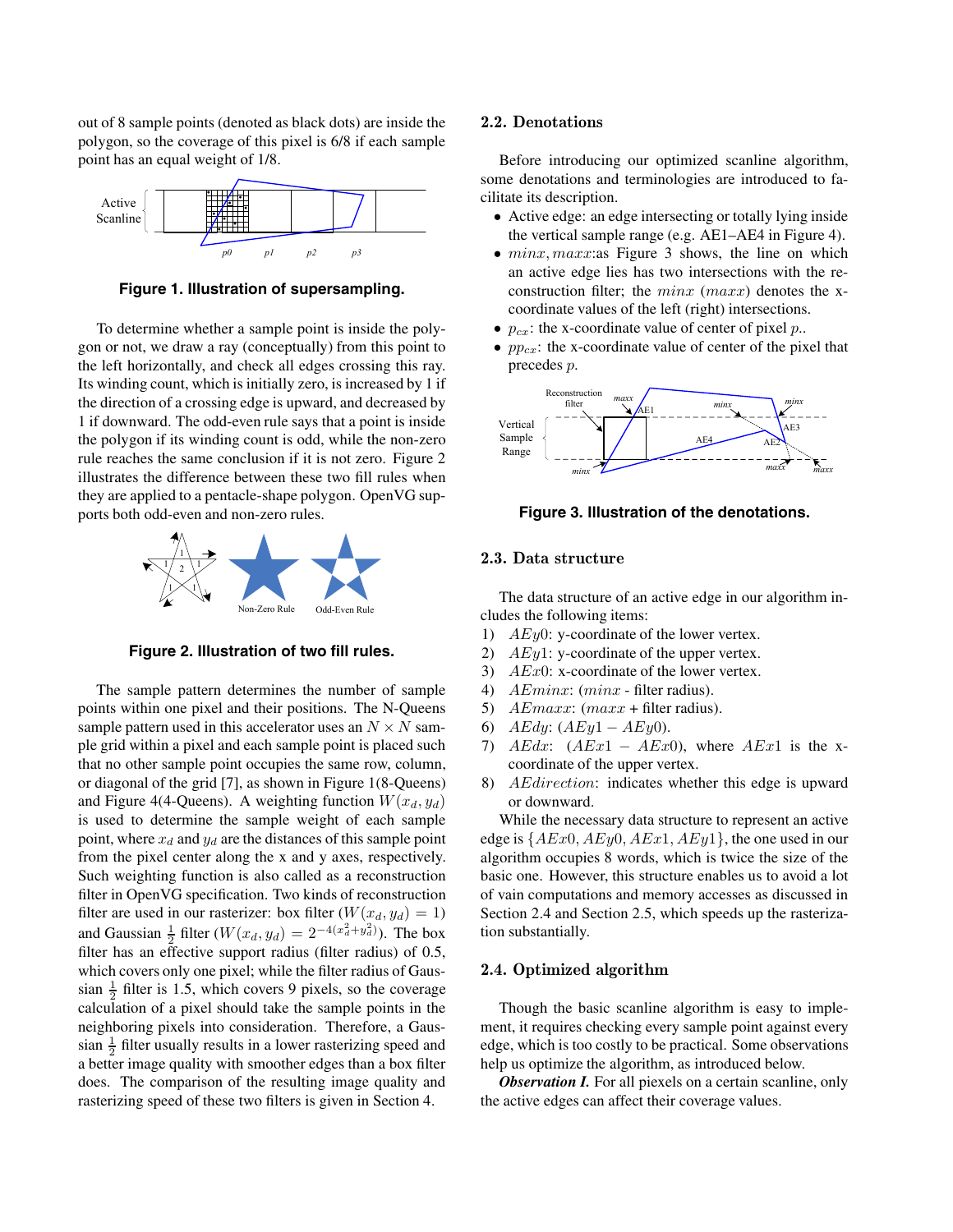*Optimization I.* When a new scanline is to be processed, go through all the edges and put all the active edges into an active-edge table (AET). Sample points are checked against active edges instead of all edges.

*Observation II.* The inside-outside testing suggests that the active edges of interest are those that cross the conceptually horizontal ray drawn from the sample point to the left.

*Optimization II.* When the coverage value of a pixel *p* is computed, we ignore all the active edges with (*AEminx >*  $p_{cx}$ ), for those edges are totally on the right side of current reconstruction filter. To skip the irrelevant active edges without going through all of them repeatedly, we should sort the active edges by *AEminx* in advance.

*Observation III.* Only the active edges intersecting the filters applied to a pixel *p* and its neighboring pixels can make the coverage values of these two pixels different. For example, in Figure 4, active edge AE1–AE99 have the same effect on the winding counts of pixel *p*1 and *p*2; only AE100–AE103 make the winding counts of these two pixels different, which results in different coverage values.

*Optimization III.* When a pixel *p* is being processed, we record the winding counts when the first active edge with *AEmaxx* greater than  $p_{cx}$  (denoted as  $AE_{start}$ ) is encountered.  $\frac{1}{1}$  When the next pixel is to be processed, the examination starts from *AEstart* and the winding counts are accumulated based on the numbers stored previously. This process is illustrated in Figure 4 (assuming the winding counts before AE100 is checked are 0, 1, 0, 1 from top to bottom). As shown in Figure 4, instead of examining more than 100 active edges repeatedly, only a few active edges need to be checked at each pixel, which reduces the computation as well as the number of memory accesses substantially.



**Figure 4. Illustration of** *Optimization III***.**

*Observation IV.* Let the minimum *AEminx* which is greater than  $p_{cx}$  be *m*; if pixel *p* is totally inside or totally outside the polygon, all pixels between p and  $([m], p_y)$ have the same inclusion status with *p*.

*Optimization IV.* If a pixel *p* has a coverage value of 1 or 0, assign the same value to every pixel between *p* and  $(\lceil m \rceil, p_y)$  without examination.

Putting all the optimizations together, the algorithm for filling pixels on a scanline is described as follows.

- 1) Go through all the edge data and construct an active edge table.
- 2) Sort the active edges by *AEminx*. Start to process the leftmost pixel from Step 3.
- 3) At the current pixel *p*, check each related sample point on whether it is inside the polygon or not. If it is, add its sample weight to the coverage value of this pixel. This step starts from the first active edge with  $(AEmaxx > pp_{cx})$ , and ends with the last active edge with  $(AEminx < p_{cx})$ . Winding counts are accumulated based on the numbers recorded when the previous pixel was processed. When the first active edge with  $(AEmaxx > p_{cx})$  is encountered, record the index of this active edge and the winding counts for later use.
- 4) If the coverage value of this pixel is 0 or 1, assign the same value to every pixel between p and  $([m], p_y)$ , where *m* is the minimum *AEminx* which is greater than  $p_{cx}$ .
- 5) Process the next pixel from Step 3 repeatedly until the horizontal bound of the current viewport is reached.

The algorithm presented above is a universal algorithm suitable for all reconstruction filters and sample patterns. To implement a new reconstruction filter or/and a new sample pattern, we only need to update the data of filter radius and sample positions as well as their sample weights. Since such information can be stored and altered easily in main memory, the anti-aliasing scheme can be configured by users as long as they provide valid parameters. This configurability enables flexible control of the trade-off between quality and rendering speed.

#### **2.5. Hardware implementation**

The rasterization stage was accelerated substantially on the algorithm level as described in the previous section. Here we describe the hardware implementation which accelerates it further by reducing the computation time as well as the memory accesses.

**2.5.1. Reducing the computation time.** To determine whether or not an active edge crosses the horizontal ray from a sample point  $(S_x, S_y)$  to the left, we need to find the x-intersection of this edge with the line on which the ray lies using the following equation:

$$
x = AEx0 + \frac{(S_y - AEy0)(AEx1 - AEx0)}{(AEy1 - AEy0)}
$$
 (1)

The active edge intersects the ray if *Sx* is greater than *x*. This method requires five additions/substractions, one mul-

<sup>&</sup>lt;sup>1</sup>All active edges before this one are totally on the left side of the reconstruction filter without any intersection. The winding counts should be recorded before sample points are checked against this active edge.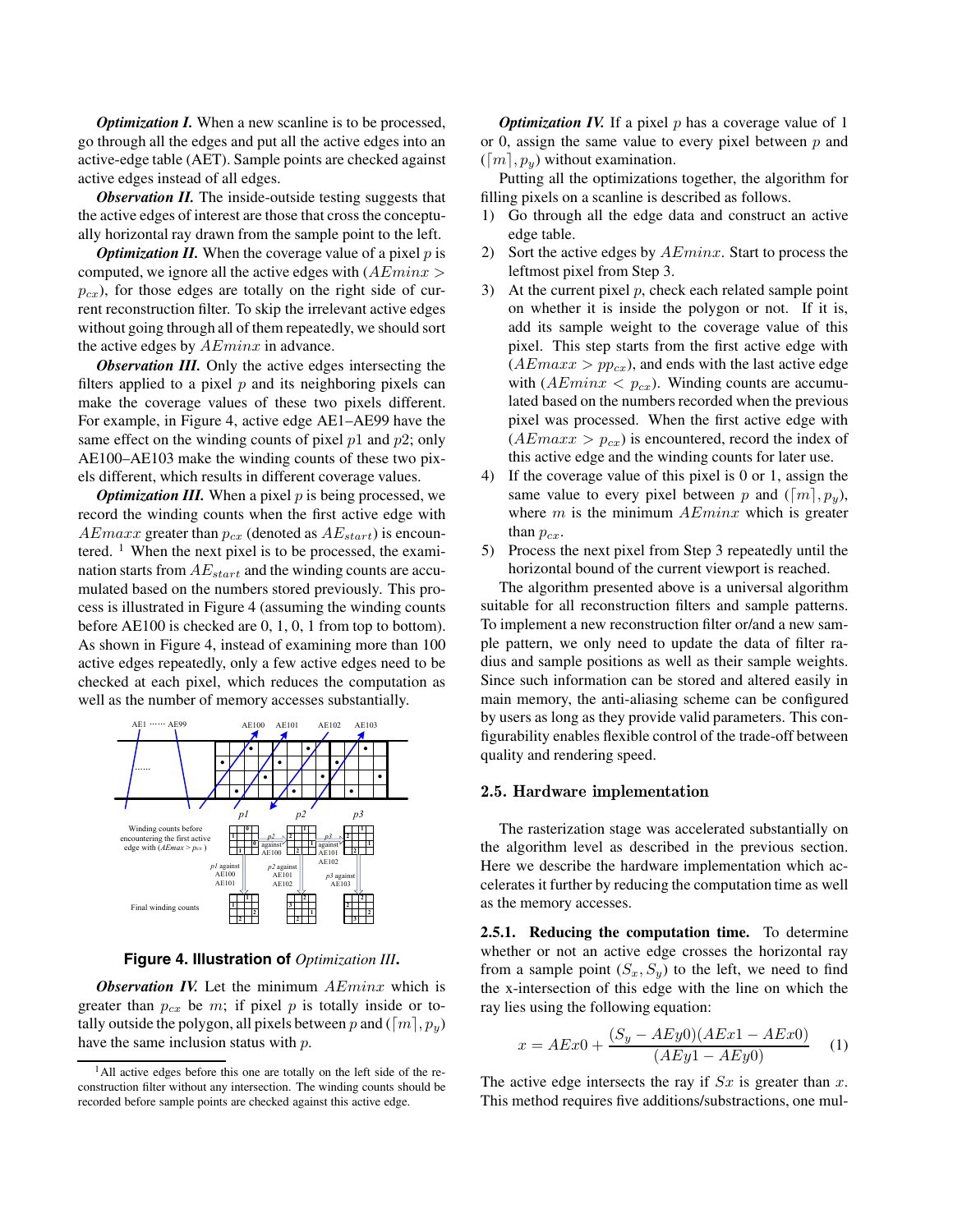tiplication and one division. The following equation [9] is used to avoid the time-consuming division:

$$
n = (S_x - AEx0)(AEy1 - AEy0) -
$$
  

$$
(S_y - AEy0)(AEx1 - AEx0)
$$
 (2)

The active edge intersects the ray if  $(n > 0)$ . Since  $(AEx1 - AEx0)$  and  $(AEy1 - AEy0)$  can be precomputed during the AET construction, they are included in the active edge data structure (denoted as *dx* and *dy* respectively). Hence the computation time is reduced further.

**2.5.2. Reducing the number of memory accesses.** The memory accesses mainly occur in the following three procedures: 1) going through all edge data to construct AET; 2) sorting active edges by *AEminx*; 3) reading active edge data when the sample points are checked against them. We discuss how the rasterizer accelerate these procedures in the following.

*Reading edge data.* Two buffers, each of which has sixteen 32-bit registers, are used to buffer the data. When the data in one buffer are being processed, the buffer controller fetches the next 16 words and stores them in the other buffer. To minimize the average memory access latency, 16-burst mode [1] is used. Our simulation shows that such doublebuffering overlaps more than 94% of the memory access time with the computation time of AET construction, which results in a speed-up of 70%–80% in the Step 1 of our algorithm.

*Sorting active edges by AEminx.* Sorting requires extensive data movements with frequent memory access. We use a 2KB SRAM to buffer data and reduce the number of main memory accesses. In the rasterizer, sorting is divided into two stages. In the first stage, the data are read into the onchip SRAM and sorted with a selection-sort algorithm and then written back to the main memory. After this step, all the data in the main memory are organized as sorted blocks, each of which has a size of 2KB. In the second stage, a merge-sort algorithm is used to merge all the sorted blocks in the main memory. By doing so, every relevant data item in main memory is accessed only  $2(1 + \lceil \log_2(\frac{N}{2048}) \rceil)$  times, where *N* is the size of active edge table in bytes. The SRAM used this sorter is reused to cache the active edge data as introduced below.

*Reading active edge data.* Note that this procedure starts from the first active edge with  $(AEmax > pp_{cx})$  and ends with the last one with  $(AEminx < p_{cx})$ . The data access pattern of this procedure is illustrated in Figure 5. Some active edges accessed when *p<sup>i</sup>* was processed are accessed again when  $p_{i+1}$  is being processed, as shown in Figure 4 and marked by a shaded area in Figure 5. The SRAM used in the sorter is reused to cache such active edges. Note that the re-accessed active edges are always those that have been accessed most recently. Therefore, the SRAM is used as a 512-word cyclic cache which only stores the data of the latest 64 active edges. Two 32-bit registers (*initAddr* and *endAddr*) are used to record the address of the oldest and the newest active edge data in the cache. A data item is in the cache if its address (*Addr*) is in the range of [*initAddr, endAddr*], and its address in SRAM *i* can be calculated by the following equation:

$$
i = \left( \left( Addr - initAddr \right) / 4 + initSramAddr \right) \bmod{512}
$$
\n(3)

where *initSramAddr* is the SRAM address of the oldest data. If the data item is not in the SRAM, there are two possibilities: 1) the active edge requested precedes the latest 64 ones stored in the on-chip SRAM  $(Addr < initAddr)$ ; 2) this active edge has not yet been accessed. In the former situation, the data item is fetched from the main memory but not stored in the SRAM (we only cache the latest 64 active edges). In the later situation, the data fetched from the main memory should be stored in the SRAM, replacing the oldest data item (if the cache is full) or filling an empty entry (if otherwise); then *initSramAddr*, *initAddr* and *endAddr* are updated accordingly.



#### **Figure 5. Illustration of data access pattern.**

Two vector images (Figure 8(a) and Figure  $6(c)$ ) are used to evaluate the efficiency of the cyclic cache. Figure 8(a) represents an image with subtle details such as tiger's whiskers, while Figure 6(c) represents a text or a relatively sparse image. The profiling result is shown in Table 1, in which "#active edges" is the sum of the number of active edges on each scanline, and reading the data of one active edge (8 words) from main memory is counted as one memory access. As shown in Table 1, the number of memory access is reduced substantially and the hit rates excluding the compulsory cache miss are 100% and 91*.*3%, which is impossible to achieve by a conventional cache of the same size.

**Table 1. Performance of the cyclic cache.**

| <b>Figure</b> | #active |          | #memory accesses | <b>Reduction</b> | <b>Hit</b> |
|---------------|---------|----------|------------------|------------------|------------|
|               | edges   | no cache | with cache       |                  | Rate       |
| 6(c)          | 8260    | 30110    | 8260             | 73%              | $100\%$    |
| 8(a)          | 64972   | 234769   | 70604            | 70%              | 91.3%      |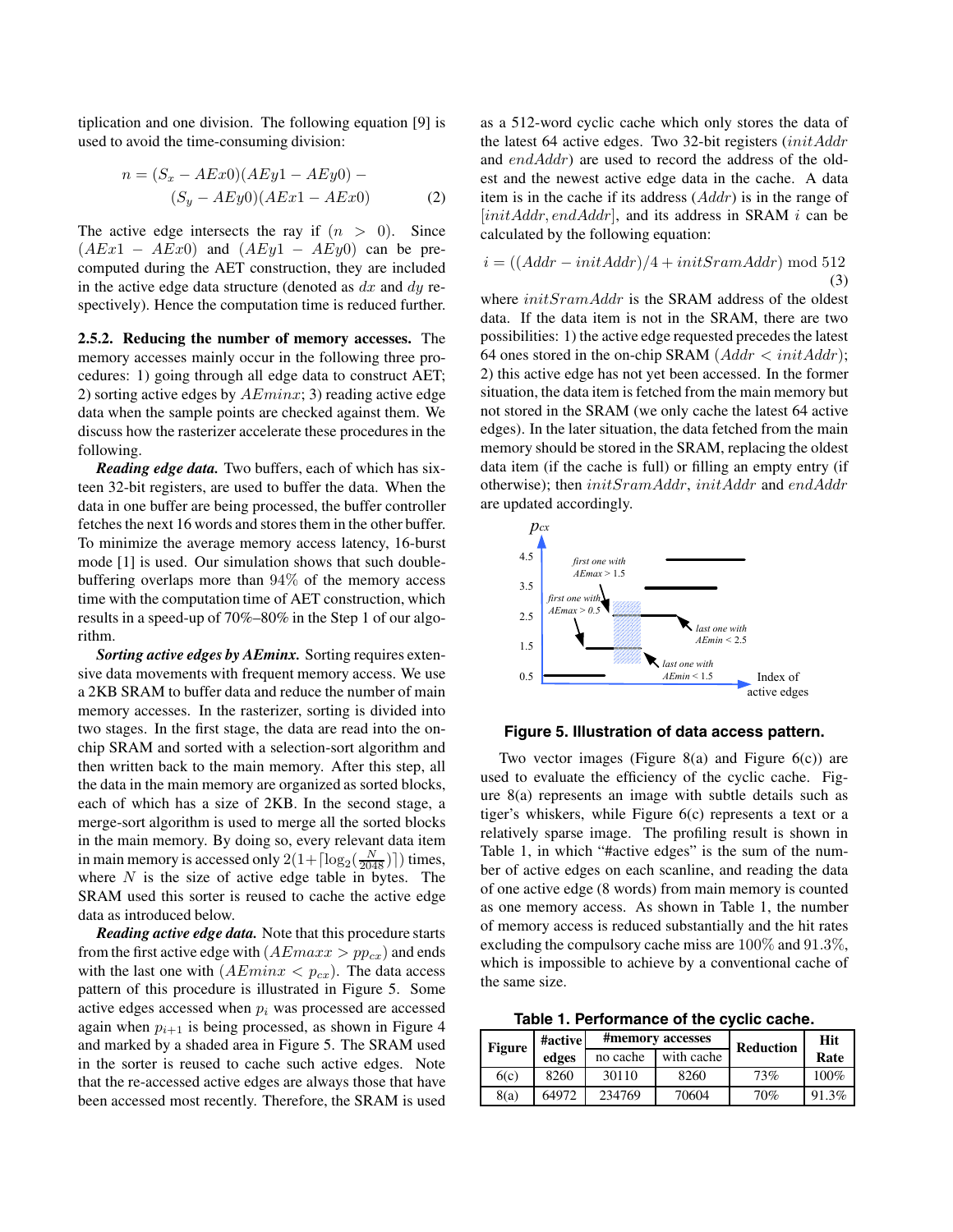## **3. Scissoring**

Drawing may be restricted to the union of a set of scissor rectangles. All OpenVG implementations are required to support at least 32 scissor rectangles. In Section 3.1, we explain the reason why scissoring is implemented in the rasterizer instead of in a stand-alone stage as the specification suggests. And in Section 3.2, an efficient look-up-table (LUT) based scissoring algorithm is introduced.

#### **3.1. Scissoring in rasterizer**

The OpenVG pipeline proposed by the specification suggests that the scissoring stage should be followed by the rasterization stage. While it is ideal in concept, it is not efficient in practice as the following discussion shows.

Scissoring and rasterization can be accelerated based by the following facts:

- We only need to check the pixels against the active scissoring rectangles, which are the scissor rectangles having intersection with the current scanline.
- If a scanline does not have intersection with any of the active rectangles, it is invisible, which means the coverage values of all pixels on this scanline do not need to be calculated.

If scissoring is implemented in a stand-alone stage after rasterization, the aforementioned optimizations cannot be performed so that the coverage value of every pixel (even it is on an invisible scanline) has to be calculated in the rasterization stage, and its position has to be checked against every scissor rectangle (even it is not an active one) in the scissoring stage, which results in a considerable waste of time. Therefore, instead of matching the proposed pipeline stage-for-stage, we integrate scissoring into the rasterizer to avoid vain computation. This integration eliminates the FIFO between rasterization and scissoring, which reduces the on-chip memory. However, it demands rapid scissoring scheme because rasterization and scissoring are no longer processed separately in parallel. The scissoring algorithm used in the rasterizer is introduced in the next subsection.

## **3.2. LUT-based scissoring**

The most straightforward implementation of scissoring is checking a pixel against all active scissor rectangles, and if it is inside one of them, its coverage value is passed to the next stage; otherwise, it is discarded. In the worst case, when *N* scissor rectangles are used, a pixel has to go through *N* scissor tests, which takes at least *N* cycles excluding the memory access time. This computation load overweights the reduction of computation caused by the integration of two stages, so it is not suitable for our rasterizer.

We use a LUT-based scissoring algorithm instead, which has zero-latency in most of the cases, as introduced below.

The basic idea of LUT-based scissoring is using a register as a look-up table (LUT), which records the scissoring status of a range of pixels, with each bit representing a pixel. If the corresponding bit of a pixel is set, the pixel is inside a scissor rectangle, so its coverage value is passed to the next stage; otherwise, it is discarded.

The LUT is constructed when a new scanline is to be processed. If a pixel that is currently processed is outside the range of the LUT, then the LUT is updated. A 64-bit register is used as the LUT, which records the scissoring status of pixel *p*0 – *p*63 initially and of pixels *p*64–*p*127, after an update. It will be reused for the next 64 pixels after each update. We use 64 parallel sub-circuits to examine the scissoring status of 64 pixels simultaneously so that it can update the LUT within one cycle. When there are *N* active scissor rectangles, it takes  $(N + 1)$  cycles to construct or update a LUT. Note that the extra one cycle is used to clear the previous LUT before any active scissor rectangle is checked. The LUT construction/update can be done in parallel with the coverage calculation process, which reduces the performance overhead further and achieves zero-latency in most of the cases.

## **4. Experimental Result**

Since no standard measuring metric for vector graphics rasterizer exists, we provide three types of images and their rasterizing time (Table 2) as references. Figure 6(a–d) represent vector text, Figure 7 is a typical animation-quality image, and Figure 8 is a high-quality static image.

The rendering time was obtained from HDL simulation on the following two conditions: 1) the rasterizer is simulated without the bus contention effect; 2) the initial main memory access latency and the access time of each word are assumed to be 4 cycles and 1 cycle, respectively.

Based on the image quality and rendering time of Figure 6(a–d), we chose box filter with 8-Queens sample pattern as the anti-aliasing scheme used for FASTER, and Gaussian  $\frac{1}{2}$  filter with 4-Queens sample pattern for BET-TER. The gatecount is 129K (synthesized with Synopsys<sup> $\odot$ </sup> Design Analyzer, using 0.25*µ*m standard cell library), excluding the 2KB on-chip SRAM.

# **5. Conclusion**

In this paper, we present a design of low-complexity hardware rasterizer targeting at vector graphics in mobile devices. It is fully OpenVG compliant and provides satisfactory image quality at a reasonable speed. An optimized scanline algorithm is used in this rasterizer, which provides